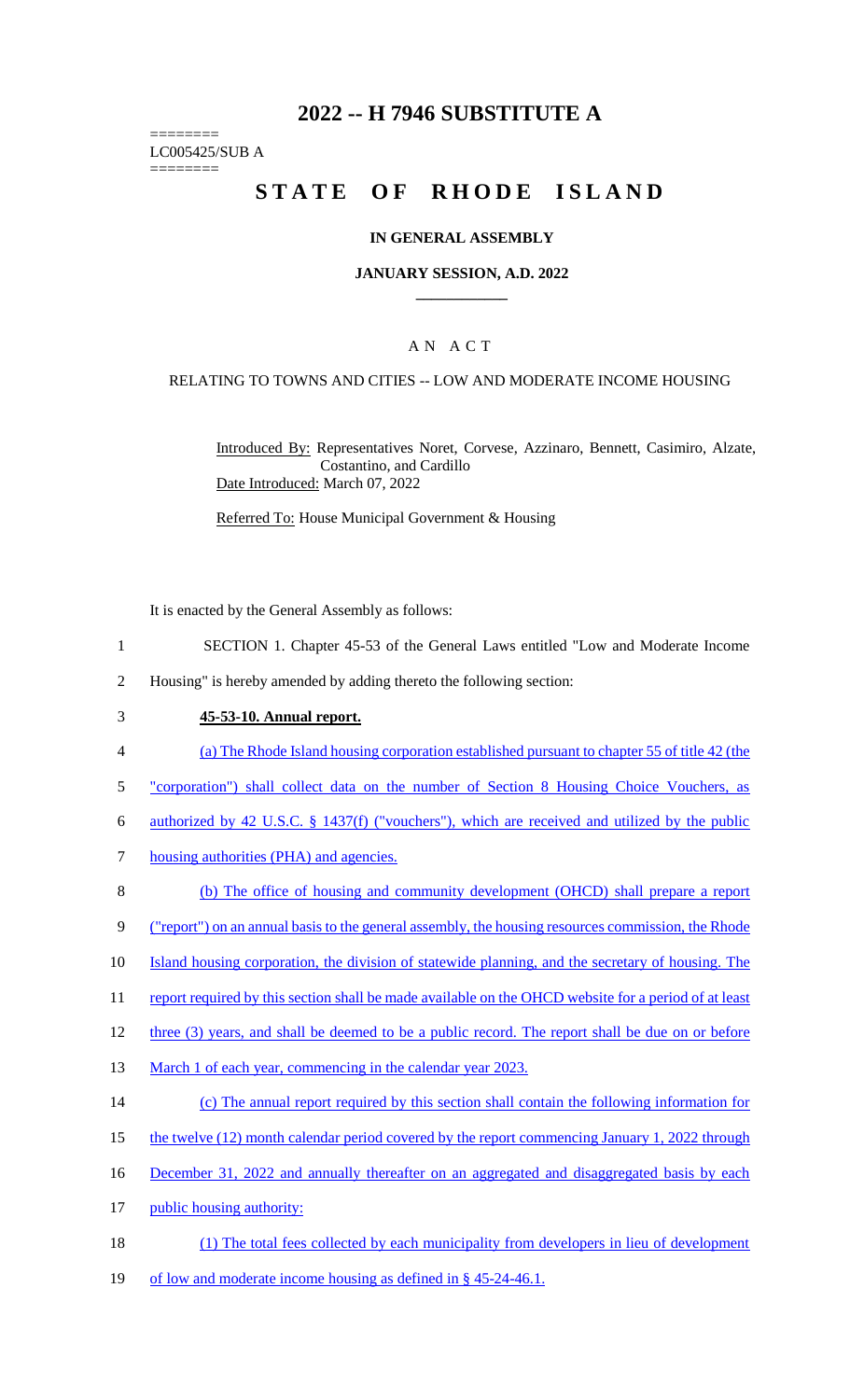- 1 (2) The number of unfunded vouchers which result either due to cost of rent or due to an
- 2 unavailability of housing units. The information required by this subsection shall be provided by
- 3 all public housing authorities or agencies directly to the office of housing and community
- 4 development (OHCD);
- 5 (3) The total number of vouchers received and utilized by all public housing authorities in
- 6 the state during the preceding calendar year.
- 7 (4) The administrative fees received and utilized by the public housing authorities to
- 8 administer the vouchers.
- 9 (d) As used herein, the term "public housing authority and agency" means and includes any
- 10 public housing authority or agency established under chapter 25 of title 45 or chapter 26 of title 45.
- 11 SECTION 2. This act shall take effect upon passage.

======== LC005425/SUB A ========